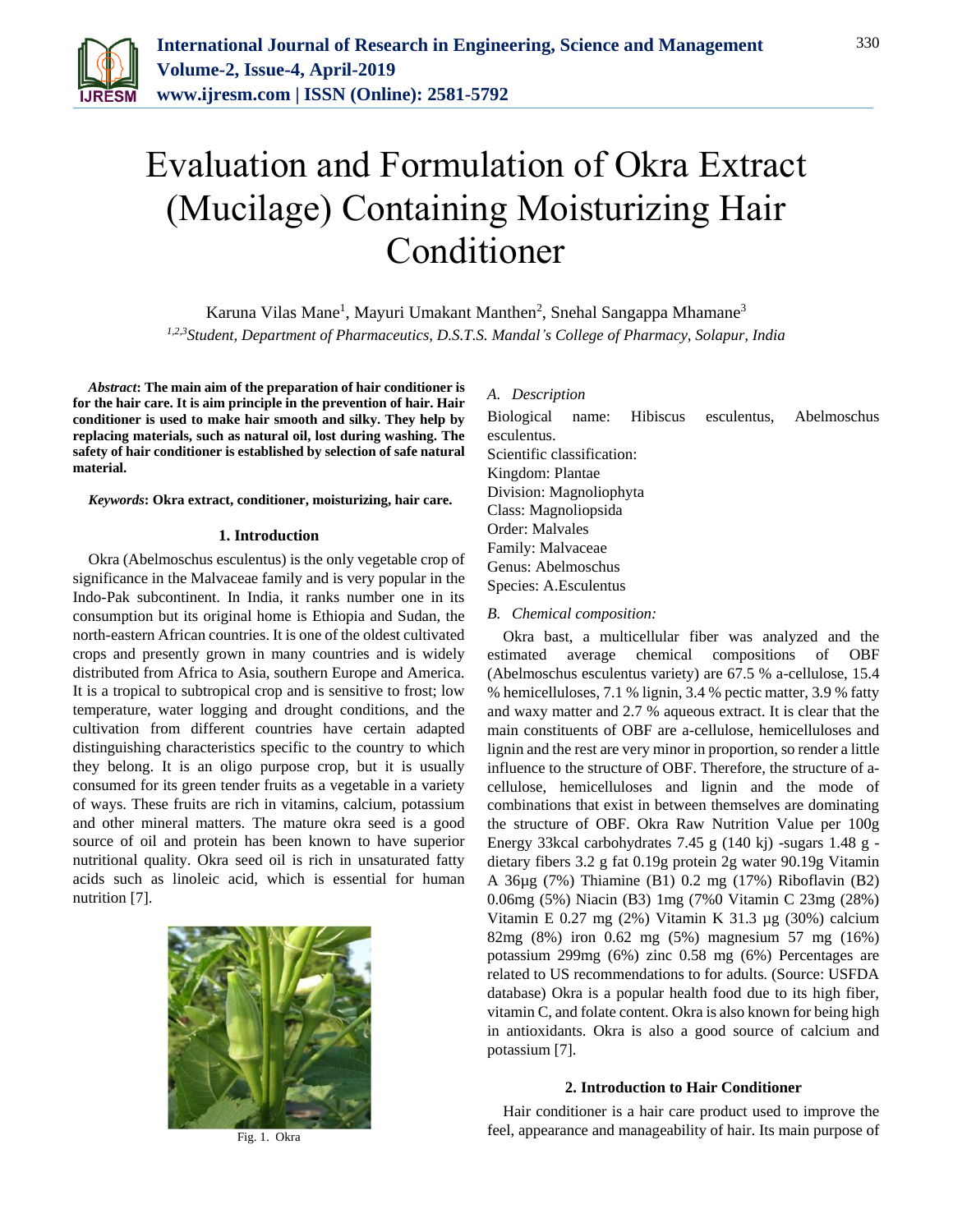

# **International Journal of Research in Engineering, Science and Management Volume-2, Issue-4, April-2019 www.ijresm.com | ISSN (Online): 2581-5792**

it is to reduce friction between strands of hair to allow easier brushing or combing, which might otherwise cause damage to the scalp. Various other benefits are often advertised, such as hair repair, strengthening, or a reduction in split-ends.

Conditioners are available in a wide range of forms including viscous liquids, gels and creams as well as thinner lotions and sprays. Hair conditioner is usually used after the hair has been washed with shampoo. It is applied and worked into the hair and may either be washed out a short time later or left in.

The outermost layer of a hair follicle is called the cuticle and is composed largely of keratin. This is rich in cysteine groups which are mildly acidic. When the hair is washed these groups can deprotonate, giving the hair a negative charge. Positively charged quaternary ammonium species, such as behentrimonium or polyquaternium, can then become attached to the hair via electrostatic interactions [8].

Once attached these compounds have several effects. Their long hydrocarbon backbone helps to lubricate the surface of each hair follicle, reducing the sensation of roughness and assisting combing. The surface coating of cationic groups means that hair are repelled from each other electro statically, which reduces clumping. The compounds can also act as antistatic agents, which help to reduce frizzing [8].

#### **3. Objective**

To develop the most effective hair care product to meet patient compliance. To evaluate the prepared hair care product to establish desired effect on patient. The objective of hair conditioner is to protect the hair and to prevent the hair loss.

#### **4. Materials and method**

Fresh immature pods of Okra were collected from local market. The pods were washed thoroughly with sterile distilled water and seeds were separated from the pods, dried and pulverized to fine powder using grinder.

### **5. Extraction**

For extraction about 50 grams of the ground powder of okra was dissolved in 200 ml of sterile water and boiled at temperature of 50°c. After boiling the mixture was filtered using clean muslin cloth and the mucilage was used for formulation.

# *A. Confirmation of mucilage [4],[5]*



Molisch's test Ninhydrine test Millon's test Fig. 2. Test figures



**Ruthenium red test** 

| Table 1                         |  |
|---------------------------------|--|
| Test. Observation and Inference |  |

| Test, Observation and Inference |                 |                    |  |  |  |
|---------------------------------|-----------------|--------------------|--|--|--|
| Test                            | Observation     | Inference          |  |  |  |
| <b>MOLISCH'S TEST:</b>          | Violet ring     | Carbohydrate       |  |  |  |
| Mucilage extract + Molisch's    | observed at the | present            |  |  |  |
| reagent +conc. H2SO4 on the     | junction of two |                    |  |  |  |
| side of test tube               | liquids         |                    |  |  |  |
| <b>RUTHENIUM TEST:</b>          | Pink color      | Mucilage present   |  |  |  |
| Take small quantity of          | develops        |                    |  |  |  |
| mucilage, mount on a slide      |                 |                    |  |  |  |
| with ruthenium red solution,    |                 |                    |  |  |  |
| observe it under microscope     |                 |                    |  |  |  |
| <b>IODINE TEST:</b>             | No blue color   | Polysaccharides    |  |  |  |
| Mucilage $+1$ ml of 0.2 N       | observed        | present (starch is |  |  |  |
| iodine solution                 |                 | absent)            |  |  |  |
| NINHYDRINE TEST:                | Violet color    | Protein present    |  |  |  |
| Mucilage $+2\%$ Ninhydrine      | observed        |                    |  |  |  |
| solution                        |                 |                    |  |  |  |
| MILLON'S TEST:                  | Brick red       | Protein present    |  |  |  |
| Take 1 ml of mucilage add 1     | precipitate     |                    |  |  |  |
| ml of Millon's reagent boil     |                 |                    |  |  |  |
| gently of 1 minute, cool and    |                 |                    |  |  |  |
| add few drops of sodium         |                 |                    |  |  |  |
| nitrite heat the solution       |                 |                    |  |  |  |

| Table 2              |              |                   |  |  |  |  |
|----------------------|--------------|-------------------|--|--|--|--|
| <b>Aqueous Phase</b> |              |                   |  |  |  |  |
| S. No.               | Ingredients  | <b>Quantity</b>   |  |  |  |  |
|                      | Mucilage     | $12 \text{ ml}$   |  |  |  |  |
| $\overline{2}$       | Honey        | 1 <sub>m</sub>    |  |  |  |  |
| 3                    | Aloevera gel | 1 <sub>m1</sub>   |  |  |  |  |
| 4                    | Glycerin     | 3ml               |  |  |  |  |
| 5                    | Citric acid  | 0.3 <sub>gm</sub> |  |  |  |  |
| 6                    | Xanthan gum  | $0.3$ gm          |  |  |  |  |
|                      | Perfume      | O.S               |  |  |  |  |

| Table 3       |               |                 |  |  |
|---------------|---------------|-----------------|--|--|
| Oil Phase     |               |                 |  |  |
| S. No.        | Ingredients   | Quantity        |  |  |
|               | Coconut oil   | 3ml             |  |  |
| 2             | Castor oil    | 3ml             |  |  |
| $\mathcal{R}$ | Almond oil    | 3ml             |  |  |
|               | Vitamin E oil | 1 <sub>ml</sub> |  |  |
|               | Polysorbate80 | 3ml             |  |  |

Formula: [1], [2], [6]

# *B. Procedure*

A water part is blend of water, glycerin, honey, alovera gel, citric acid, xanthan gum, mucilage, and perfume.

Oil part is blend of coconut oil, castor oil, almond oil, vitamin oil and polysorbate 80. Both phases are heated at same temperature on water bath at 75°C.

Blend everything with immersion blender.



Fig. 3. Blending